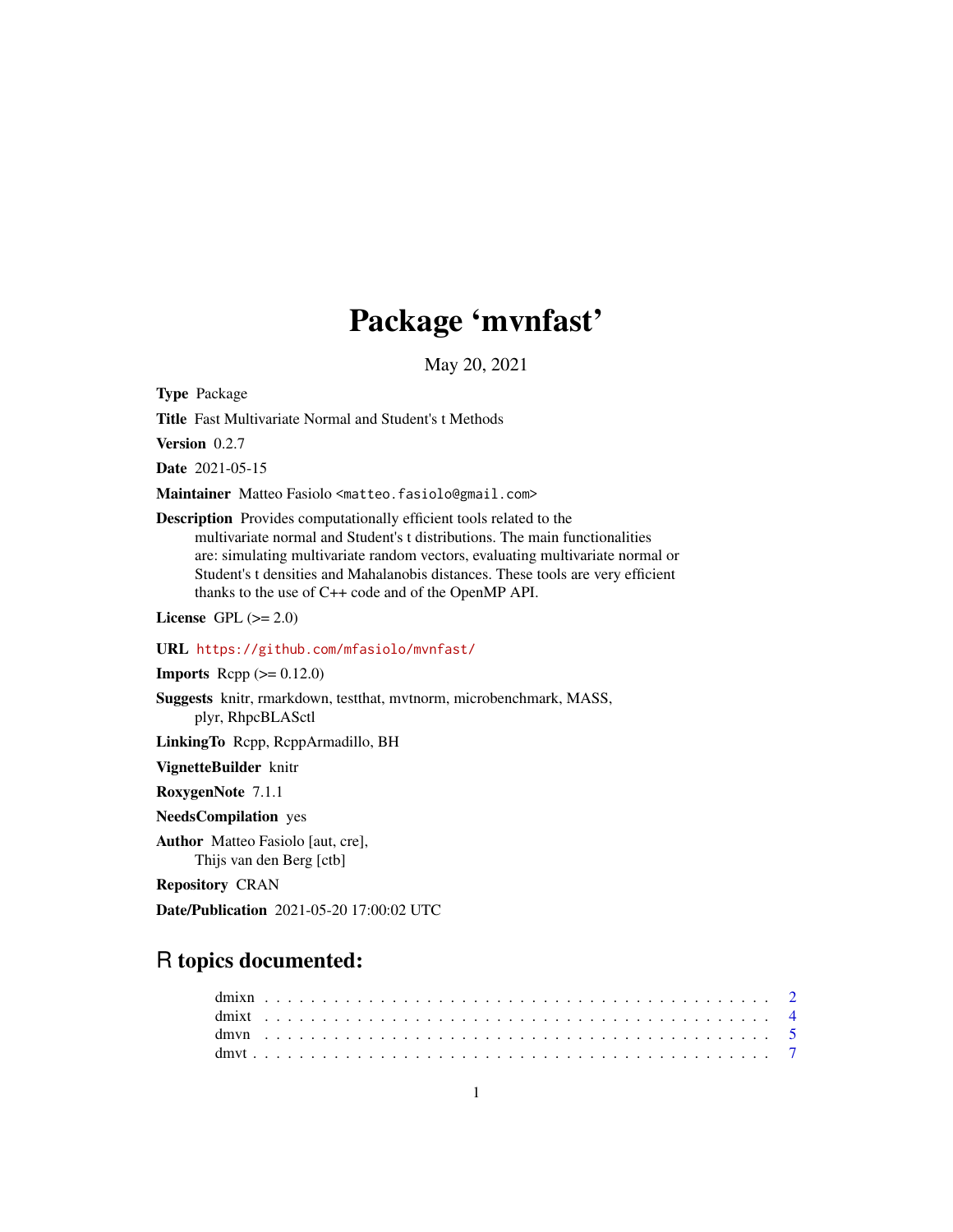#### <span id="page-1-0"></span> $2 \,$  dmixn

| Indev |  |  |  |  |  |  |  |  |  |  |  |  |  |  |  |  |  |  |  |  |  |  |  |
|-------|--|--|--|--|--|--|--|--|--|--|--|--|--|--|--|--|--|--|--|--|--|--|--|
|       |  |  |  |  |  |  |  |  |  |  |  |  |  |  |  |  |  |  |  |  |  |  |  |
|       |  |  |  |  |  |  |  |  |  |  |  |  |  |  |  |  |  |  |  |  |  |  |  |
|       |  |  |  |  |  |  |  |  |  |  |  |  |  |  |  |  |  |  |  |  |  |  |  |
|       |  |  |  |  |  |  |  |  |  |  |  |  |  |  |  |  |  |  |  |  |  |  |  |
|       |  |  |  |  |  |  |  |  |  |  |  |  |  |  |  |  |  |  |  |  |  |  |  |
|       |  |  |  |  |  |  |  |  |  |  |  |  |  |  |  |  |  |  |  |  |  |  |  |
|       |  |  |  |  |  |  |  |  |  |  |  |  |  |  |  |  |  |  |  |  |  |  |  |

dmixn *Fast density computation for mixture of multivariate normal distributions.*

#### Description

Fast density computation for mixture of multivariate normal distributions.

#### Usage

dmixn(X, mu, sigma, w, log = FALSE, ncores = 1, isChol = FALSE, A = NULL)

#### Arguments

| X      | matrix n by d where each row is a d dimensional random vector. Alternatively X<br>can be a d-dimensional vector.                                                                                                                                                                                                                                                                                            |
|--------|-------------------------------------------------------------------------------------------------------------------------------------------------------------------------------------------------------------------------------------------------------------------------------------------------------------------------------------------------------------------------------------------------------------|
| mu     | an $(m \times d)$ matrix, where m is the number of mixture components.                                                                                                                                                                                                                                                                                                                                      |
| sigma  | as list of m covariance matrices $(d \times d)$ on for each mixture component. Alter-<br>natively it can be a list of m cholesky decomposition of the covariance. In that<br>case is Chol should be set to TRUE.                                                                                                                                                                                            |
| W      | vector of length m, containing the weights of the mixture components.                                                                                                                                                                                                                                                                                                                                       |
| log    | boolean set to true the logarithm of the pdf is required.                                                                                                                                                                                                                                                                                                                                                   |
| ncores | Number of cores used. The parallelization will take place only if OpenMP is<br>supported.                                                                                                                                                                                                                                                                                                                   |
| isChol | boolean set to true is sigma is the cholesky decomposition of the covariance<br>matrix.                                                                                                                                                                                                                                                                                                                     |
| A      | an (optional) numeric matrix of dimension $(m \times d)$ , which will be used to store<br>the evaluations of each mixture density over each mixture component. It is<br>useful when m and n are large and one wants to call dmixt() several times,<br>without reallocating memory for the whole matrix each time. NB1: A will be<br>modified, not copied! NB2: the element of A must be of class "numeric". |

#### Details

NB: at the moment the parallelization does not work properly on Solaris OS when ncores>1. Hence,  $dmixt()$  checks if the OS is Solaris and, if this the case, it imposes ncores==1.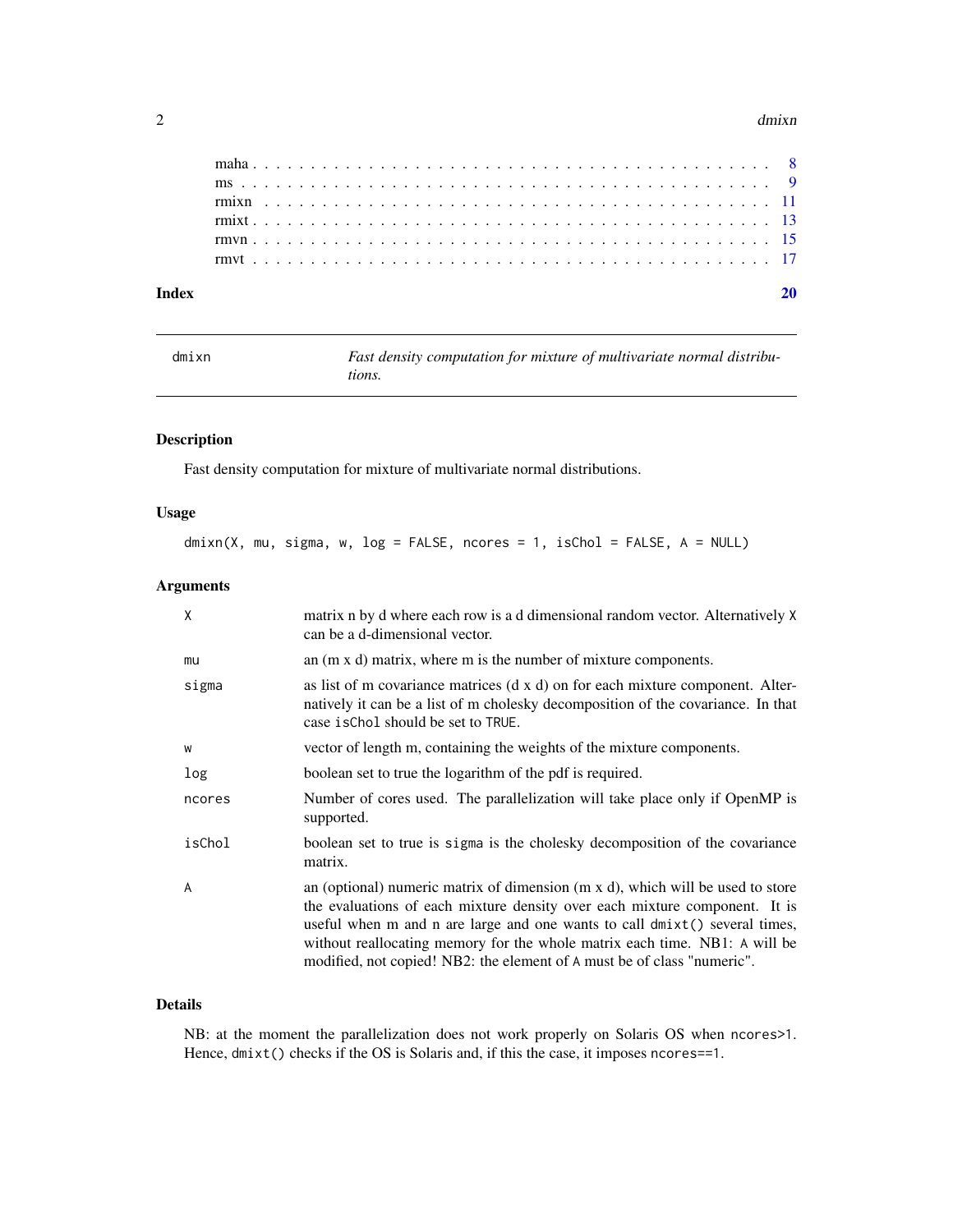#### $d$ mixn  $3$

#### Value

A vector of length n where the i-the entry contains the pdf of the i-th random vector (i.e. the i-th row of X).

#### Author(s)

Matteo Fasiolo <matteo.fasiolo@gmail.com>.

```
#### 1) Example use
# Set up mixture density
mu <- matrix(c(1, 2, 10, 20), 2, 2, byrow = TRUE)
sigma <- list(diag(c(1, 10)), matrix(c(1, -0.9, -0.9, 1), 2, 2))
w \leftarrow c(0.1, 0.9)# Simulate
X \leq -rmixn(1e4, mu, sigma, w)
# Evaluate density
ds \leq dmixn(X, mu, sigma, w = w)
head(ds)
##### 2) More complicated example
# Define mixture
set.seed(5135)
N < - 10000d \leq -2w \leq rep(1, 2) / 2mu \le - matrix(c(0, 0, 2, 3), 2, 2, byrow = TRUE)
sigma \le list(matrix(c(1, 0, 0, 2), 2, 2), matrix(c(1, -0.9, -0.9, 1), 2, 2))
# Simulate random variables
X \leq -r \text{min}(N, mu, sigma, w = w, retInd = TRUE)# Plot mixture density
np <- 100
xvals \leq seq(min(X[, 1]), max(X[, 1]), length.out = np)
yvals \leq seq(min(X[, 2]), max(X[, 2]), length.out = np)
theGrid <- expand.grid(xvals, yvals)
theGrid <- as.matrix(theGrid)
dens <- dmixn(theGrid, mu, sigma, w = w)
plot(X, pch = '.', col = attr(X, 'index") + 1)contour(x = xvals, y = yvals, z = matrix(dens, np, np),levels = c(0.002, 0.01, 0.02, 0.04, 0.08, 0.15), add = TRUE, lwd = 2)
```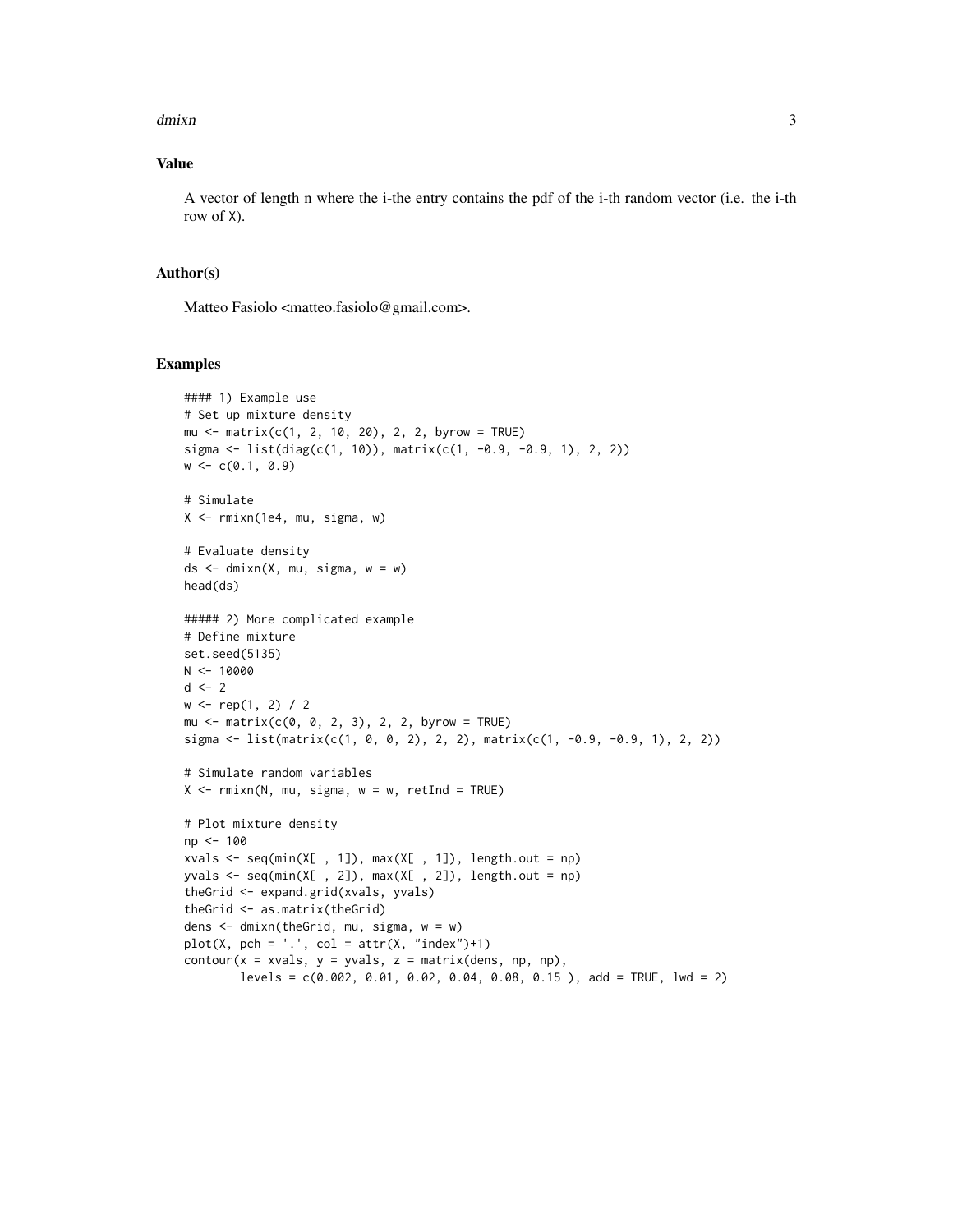<span id="page-3-0"></span>

#### Description

Fast density computation for mixture of multivariate Student's t distributions.

#### Usage

dmixt(X, mu, sigma, df, w, log = FALSE, ncores = 1, isChol = FALSE, A = NULL)

#### Arguments

| X      | matrix n by d where each row is a d dimensional random vector. Alternatively X<br>can be a d-dimensional vector.                                                                                                                                                                                                                                                                                            |
|--------|-------------------------------------------------------------------------------------------------------------------------------------------------------------------------------------------------------------------------------------------------------------------------------------------------------------------------------------------------------------------------------------------------------------|
| mu     | an $(m \times d)$ matrix, where m is the number of mixture components.                                                                                                                                                                                                                                                                                                                                      |
| sigma  | as list of m covariance matrices $(d \times d)$ on for each mixture component. Alter-<br>natively it can be a list of m cholesky decomposition of the covariance. In that<br>case is Chol should be set to TRUE.                                                                                                                                                                                            |
| df     | a positive scalar representing the degrees of freedom. All the densities in the<br>mixture have the same df.                                                                                                                                                                                                                                                                                                |
| W      | vector of length m, containing the weights of the mixture components.                                                                                                                                                                                                                                                                                                                                       |
| log    | boolean set to true the logarithm of the pdf is required.                                                                                                                                                                                                                                                                                                                                                   |
| ncores | Number of cores used. The parallelization will take place only if OpenMP is<br>supported.                                                                                                                                                                                                                                                                                                                   |
| isChol | boolean set to true is sigma is the cholesky decomposition of the covariance<br>matrix.                                                                                                                                                                                                                                                                                                                     |
| A      | an (optional) numeric matrix of dimension $(m \times d)$ , which will be used to store<br>the evaluations of each mixture density over each mixture component. It is<br>useful when m and n are large and one wants to call dmixt() several times,<br>without reallocating memory for the whole matrix each time. NB1: A will be<br>modified, not copied! NB2: the element of A must be of class "numeric". |

#### Details

There are many candidates for the multivariate generalization of Student's t-distribution, here we use the parametrization described here [https://en.wikipedia.org/wiki/Multivariate\\_t-distribution](https://en.wikipedia.org/wiki/Multivariate_t-distribution). NB: at the moment the parallelization does not work properly on Solaris OS when ncores>1. Hence, dmixt() checks if the OS is Solaris and, if this the case, it imposes ncores==1.

#### Value

A vector of length n where the i-the entry contains the pdf of the i-th random vector (i.e. the i-th row of X).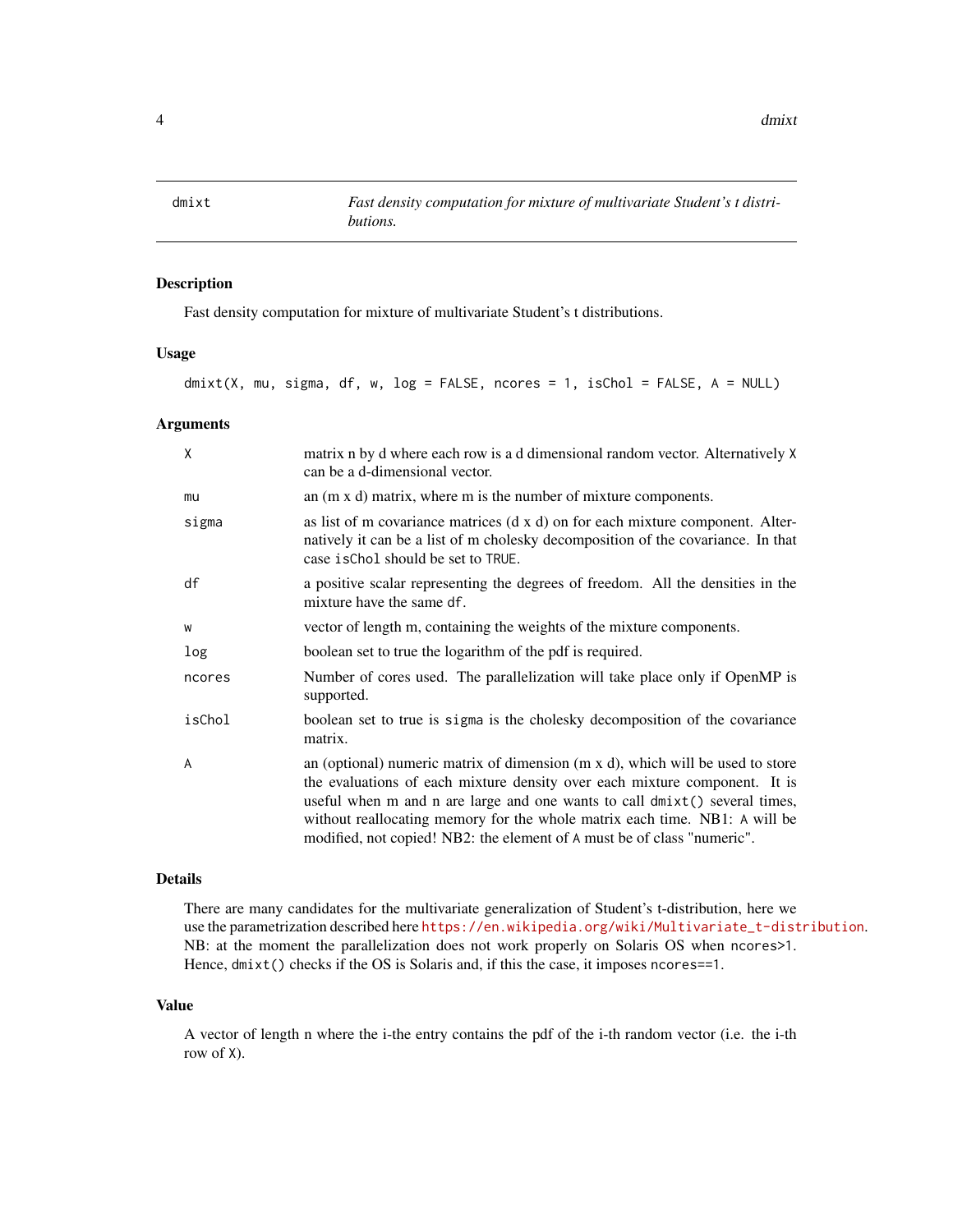<span id="page-4-0"></span>dmvn 5

#### Author(s)

Matteo Fasiolo <matteo.fasiolo@gmail.com>.

#### Examples

```
#### 1) Example use
# Set up mixture density
df \leftarrow 6mu <- matrix(c(1, 2, 10, 20), 2, 2, byrow = TRUE)
sigma <- list(diag(c(1, 10)), matrix(c(1, -0.9, -0.9, 1), 2, 2))
w \leftarrow c(0.1, 0.9)# Simulate
X <- rmixt(1e4, mu, sigma, df, w)
# Evaluate density
ds <- dmixt(X, mu, sigma, w = w, df = df)
head(ds)
##### 2) More complicated example
# Define mixture
set.seed(5135)
N < -10000d \leq -2df = 10w \leq rep(1, 2) / 2mu \le - matrix(c(0, 0, 2, 3), 2, 2, byrow = TRUE)
sigma <- list(matrix(c(1, 0, 0, 2), 2, 2), matrix(c(1, -0.9, -0.9, 1), 2, 2))
# Simulate random variables
X \leq -r mixt(N, mu, sigma, w = w, df = df, retInd = TRUE)
# Plot mixture density
np <- 100
xvals <- seq(min(X[ , 1]), max(X[ , 1]), length.out = np)
yvals \leq seq(min(X[, 2]), max(X[, 2]), length.out = np)
theGrid <- expand.grid(xvals, yvals)
theGrid <- as.matrix(theGrid)
dens \le dmixt(theGrid, mu, sigma, w = w, df = df)
plot(X, pch = '.'.; col = attr(X, 'index") + 1)contour(x = xvals, y = yvals, z = matrix(dens, np, np),levels = c(0.002, 0.01, 0.02, 0.04, 0.08, 0.15), add = TRUE, lwd = 2)
```
dmvn *Fast computation of the multivariate normal density.*

#### Description

Fast computation of the multivariate normal density.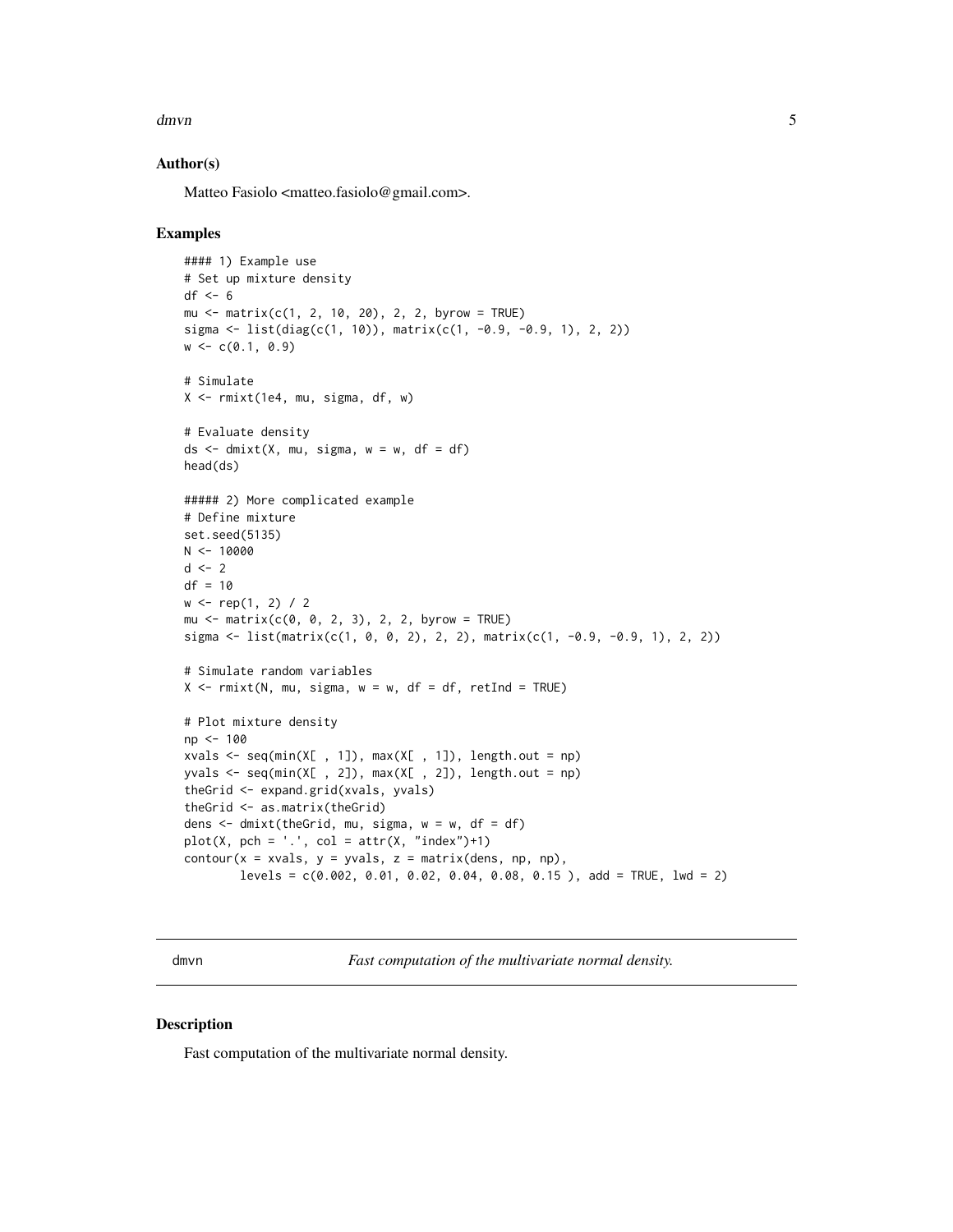#### Usage

```
dmvn(X, mu, sigma, log = FALSE, nocres = 1, isChol = FALSE)
```
#### Arguments

| $\times$ | matrix n by d where each row is a d dimensional random vector. Alternatively X<br>can be a d-dimensional vector.                                |
|----------|-------------------------------------------------------------------------------------------------------------------------------------------------|
| mu       | vector of length d, representing the mean of the distribution.                                                                                  |
| sigma    | covariance matrix (d x d). Alternatively it can be the cholesky decomposition of<br>the covariance. In that case is Chol should be set to TRUE. |
| log      | boolean set to true the logarithm of the pdf is required.                                                                                       |
| ncores   | Number of cores used. The parallelization will take place only if OpenMP is<br>supported.                                                       |
| isChol   | boolean set to true is sigma is the cholesky decomposition of the covariance<br>matrix.                                                         |

### Value

A vector of length n where the i-the entry contains the pdf of the i-th random vector.

#### Author(s)

Matteo Fasiolo <matteo.fasiolo@gmail.com>

```
N < - 100d \leq -5mu < -1:dX \leq t(t(\text{matrix}(rnorm(N*d), N, d)) + mu)tmp \leftarrow matrix(rnorm(d^2), d, d)mcov <- tcrossprod(tmp, tmp) + diag(0.5, d)
myChol <- chol(mcov)
head(dmvn(X, mu, mcov), 10)
head(dmvn(X, mu, myChol, isChol = TRUE), 10)
## Not run:
# Performance comparison: microbenchmark does not work on all
# platforms, hence we need to check whether it is installed
if( "microbenchmark" %in% rownames(installed.packages()) ){
library(mvtnorm)
library(microbenchmark)
a \leftarrow \text{cbind}(dmvn(X, mu, mcov),
      dmvn(X, mu, myChol, isChol = TRUE),
      dmvnorm(X, mu, mcov))
```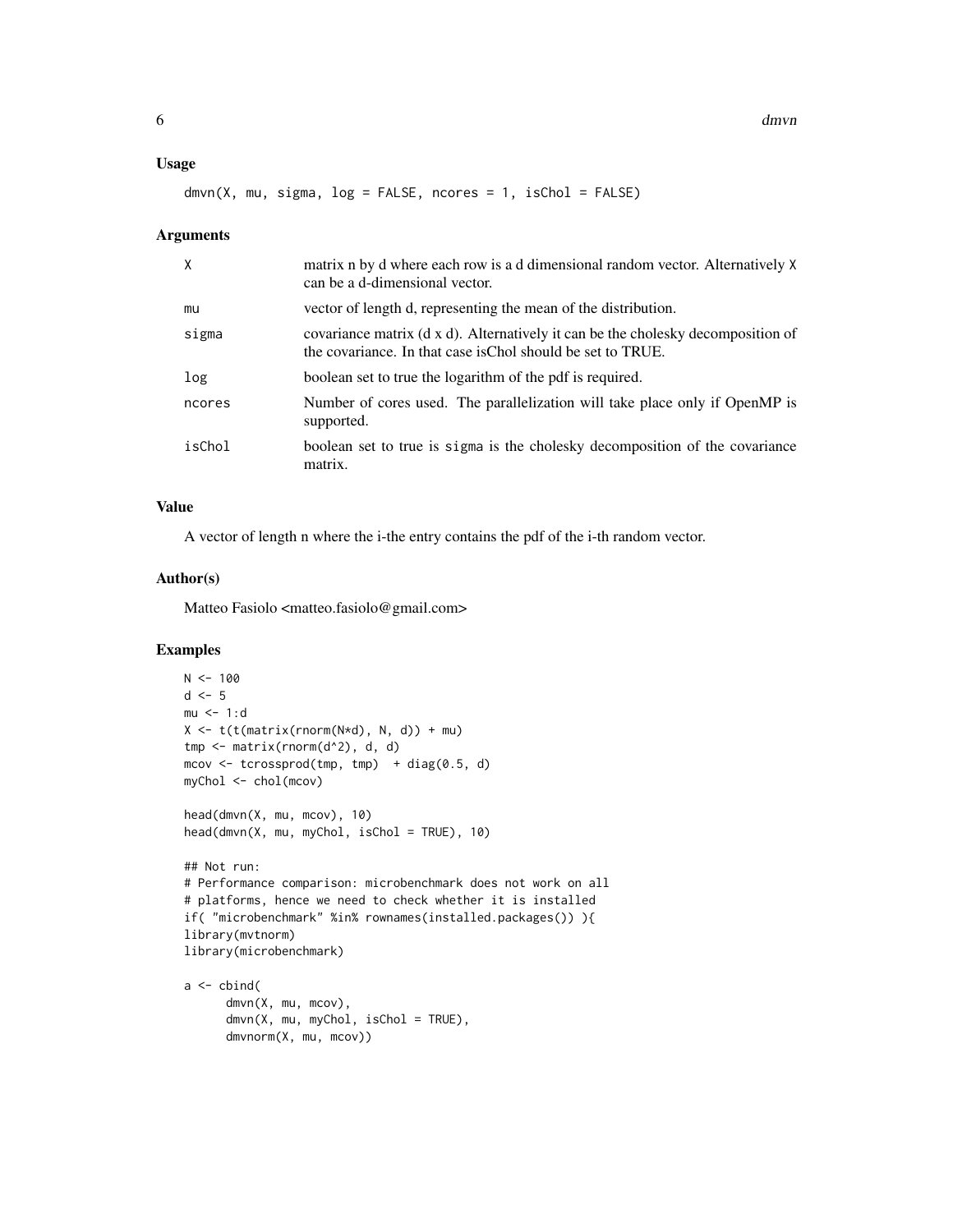#### <span id="page-6-0"></span>dmvt 7

```
# Check if we get the same output as dmvnorm()
a[ , 1] / a[, 3]
a[ , 2] / a[, 3]
microbenchmark(dmvn(X, mu, myChol, isChol = TRUE),
               dmvn(X, mu, mcov),
               dmvnorm(X, mu, mcov))
detach("package:mvtnorm", unload=TRUE)
}
## End(Not run)
```
dmvt *Fast computation of the multivariate Student's t density.*

#### Description

Fast computation of the multivariate Student's t density.

#### Usage

```
dmvt(X, mu, sigma, df, log = FALSE, ncores = 1, isChol = FALSE)
```
#### Arguments

| $\mathsf{X}$ | matrix n by d where each row is a d dimensional random vector. Alternatively X<br>can be a d-dimensional vector.                                                                                                                                        |
|--------------|---------------------------------------------------------------------------------------------------------------------------------------------------------------------------------------------------------------------------------------------------------|
| mu           | vector of length d, representing the mean of the distribution.                                                                                                                                                                                          |
| sigma        | scale matrix (d x d). Alternatively it can be the cholesky decomposition of the<br>scale matrix. In that case is Chol should be set to TRUE. Notice that ff the de-<br>grees of freedom (the argument df) is larger than 2, the Cov(X)=sigma*df/(df-2). |
| df           | a positive scalar representing the degrees of freedom.                                                                                                                                                                                                  |
| log          | boolean set to true the logarithm of the pdf is required.                                                                                                                                                                                               |
| ncores       | Number of cores used. The parallelization will take place only if OpenMP is<br>supported.                                                                                                                                                               |
| isChol       | boolean set to true is sigma is the cholesky decomposition of the covariance<br>matrix.                                                                                                                                                                 |

#### Details

There are many candidates for the multivariate generalization of Student's t-distribution, here we use the parametrization described here [https://en.wikipedia.org/wiki/Multivariate\\_t-distribution](https://en.wikipedia.org/wiki/Multivariate_t-distribution). NB: at the moment the parallelization does not work properly on Solaris OS when ncores>1. Hence, dmvt() checks if the OS is Solaris and, if this the case, it imposes ncores==1.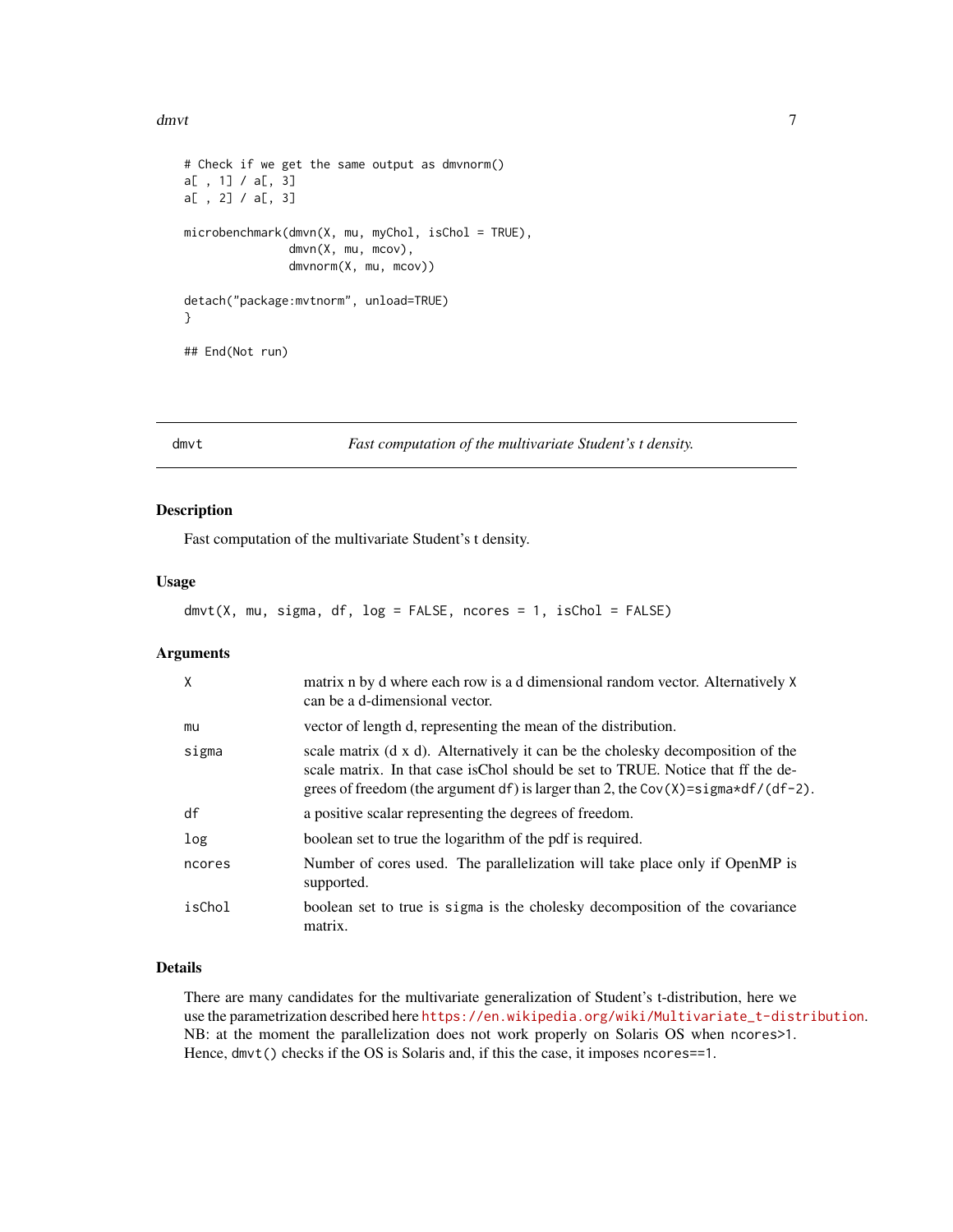#### <span id="page-7-0"></span>Value

A vector of length n where the i-the entry contains the pdf of the i-th random vector.

#### Author(s)

Matteo Fasiolo <matteo.fasiolo@gmail.com>

#### Examples

```
N < - 100d \leq -5mu < -1:ddf <- 4
X \leq t(t(\text{matrix}(rnorm(N*d), N, d)) + mu)tmp <- matrix(rnorm(d^2), d, d)
mcov <- tcrossprod(tmp, tmp) + diag(0.5, d)
myChol <- chol(mcov)
head(dmvt(X, mu, mcov, df = df), 10)
head(dmvt(X, mu, myChol, df = df, isChol = TRUE), 10)
```
maha *Fast computation of squared mahalanobis distance between all rows of* X *and the vector* mu *with respect to sigma.*

#### Description

Fast computation of squared mahalanobis distance between all rows of X and the vector mu with respect to sigma.

#### Usage

 $maha(X, mu, sigma, nocres = 1, isChol = FALSE)$ 

| X      | matrix n by d where each row is a d dimensional random vector. Alternatively X<br>can be a d-dimensional vector.                                |
|--------|-------------------------------------------------------------------------------------------------------------------------------------------------|
| mu     | vector of length d, representing the central position.                                                                                          |
| sigma  | covariance matrix (d x d). Alternatively is can be the cholesky decomposition<br>of the covariance. In that case is Chol should be set to TRUE. |
| ncores | Number of cores used. The parallelization will take place only if OpenMP is<br>supported.                                                       |
| isChol | boolean set to true is sigma is the cholesky decomposition of the covariance<br>matrix.                                                         |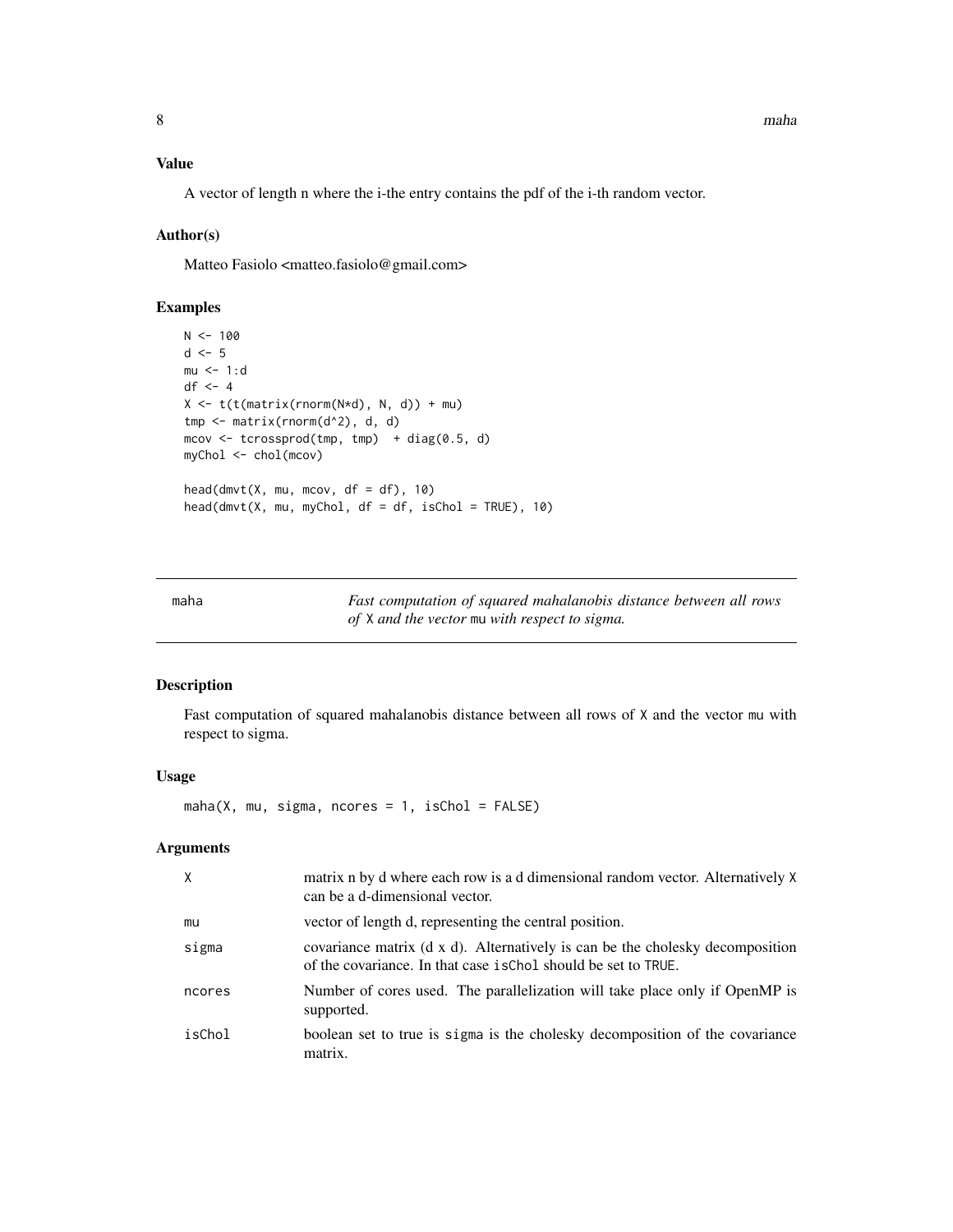<span id="page-8-0"></span>ms 9

#### Value

a vector of length n where the i-the entry contains the square mahalanobis distance i-th random vector.

#### Author(s)

Matteo Fasiolo <matteo.fasiolo@gmail.com>

#### Examples

```
N < - 100d \leq -5mu < -1:dX \leftarrow t(t(\text{matrix}(rnorm(N*d), N, d)) + mu)tmp <- matrix(rnorm(d^2), d, d)
mcov <- tcrossprod(tmp, tmp)
myChol <- chol(mcov)
rbind(head(maha(X, mu, mcov), 10),
      head(maha(X, mu, myChol, isChol = TRUE), 10),
      head(mahalanobis(X, mu, mcov), 10))
## Not run:
# Performance comparison: microbenchmark does not work on all
# platforms, hence we need to check whether it is installed
if( "microbenchmark" %in% rownames(installed.packages()) ){
library(microbenchmark)
a \leftarrow \text{cbind}(maha(X, mu, mcov),
  maha(X, mu, myChol, isChol = TRUE),mahalanobis(X, mu, mcov))
# Same output as mahalanobis
a[ , 1] / a[, 3]
a[ , 2] / a[, 3]
microbenchmark(maha(X, mu, mcov),
               maha(X, mu, myChol, isChol = TRUE),mahalanobis(X, mu, mcov))
}
## End(Not run)
```
ms *Mean-shift mode seeking algorithm*

#### Description

Given a sample from a d-dimensional distribution, an initialization point and a bandwidth the algorithm finds the nearest mode of the corresponding Gaussian kernel density.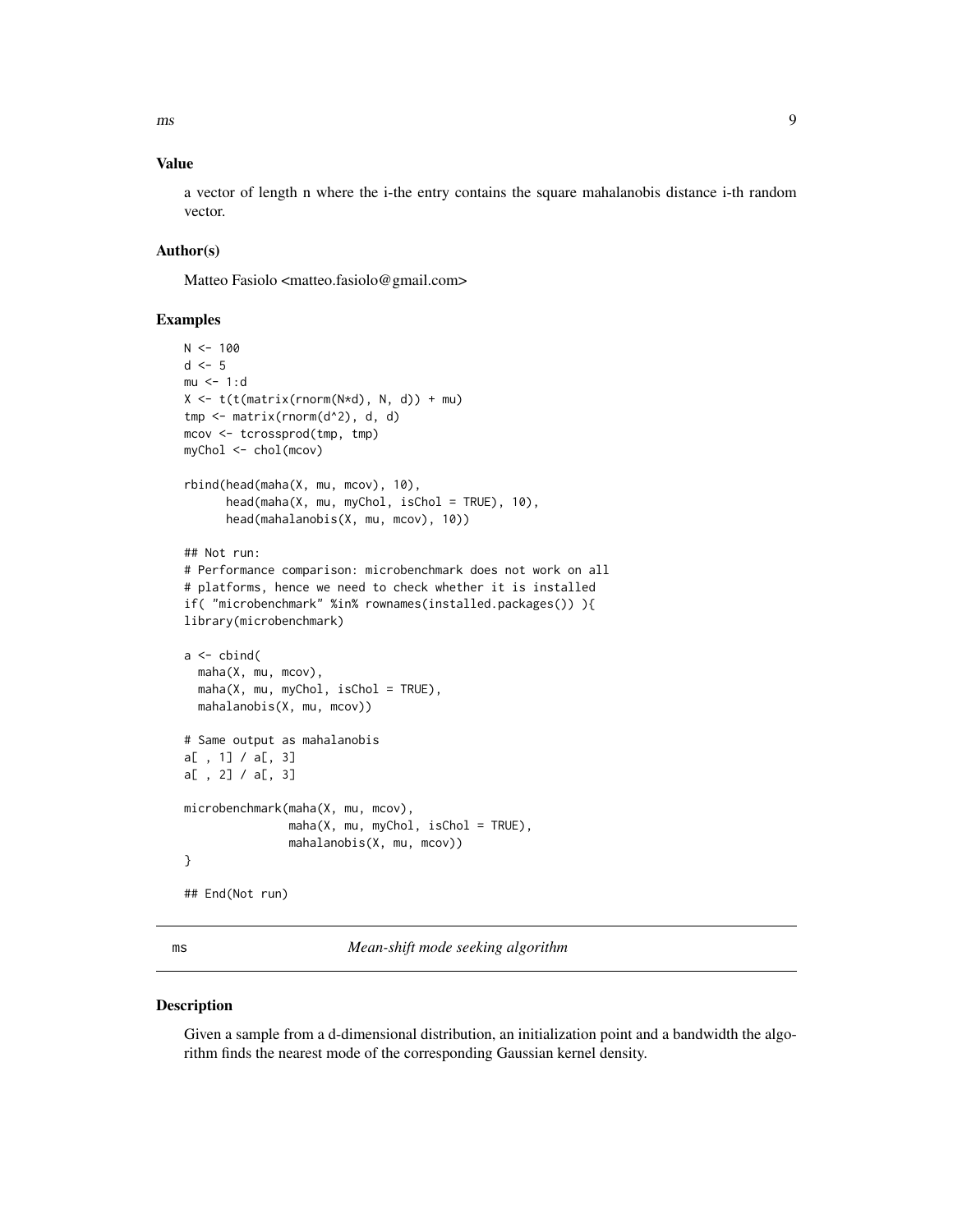#### Usage

#### $ms(X, init, H, tol = 1e-06, nocres = 1, store = FALSE)$

#### Arguments

| X      | n by d matrix containing the data.                                                                                                                                                                            |
|--------|---------------------------------------------------------------------------------------------------------------------------------------------------------------------------------------------------------------|
| init   | d-dimensional vector containing the initial point for the optimization.                                                                                                                                       |
| H      | Positive definite bandwidth matrix representing the covariance of each compo-<br>nent of the Gaussian kernel density.                                                                                         |
| tol    | Tolerance used to assess the convergence of the algorithm, which is stopped if<br>the absolute values of increments along all the dimensions are smaller then tol<br>at any iteration. Default value is 1e-6. |
| ncores | Number of cores used. The parallelization will take place only if OpenMP is<br>supported.                                                                                                                     |
| store  | If FALSE only the latest iteration is returned, if TRUE the function will return a<br>matrix where the i-th row is the position of the algorithms at the i-th iteration.                                      |

#### Value

A list where estim is a d-dimensional vector containing the last position of the algorithm, while traj is a matrix with d-colums representing the trajectory of the algorithm along each dimension. If store == FALSE the whole trajectory is not stored and traj = NULL.

#### Author(s)

Matteo Fasiolo <matteo.fasiolo@gmail.com>.

```
set.seed(434)
# Simulating multivariate normal data
N < - 1000mu < -c(1, 2)sigma <- matrix(c(1, 0.5, 0.5, 1), 2, 2)
X \le -rmvn(N, mu = mu, sigma = sigma)
# Plotting the true density function
steps <- 100
range1 <- seq(min(X[, 1]), max(X[, 1]), length.out = steps)
range2 <- seq(min(X[ , 2]), max(X[ , 2]), length.out = steps)
grid <- expand.grid(range1, range2)
vals <- dmvn(as.matrix(grid), mu, sigma)
contour(z = matrix(vals, steps, steps), x = range1, y = range2, xlab = "X1", ylab = "X2")points(X[ , 1], X[ , 2], pch = '.')
# Estimating the mode from "nrep" starting points
nrep <- 10
```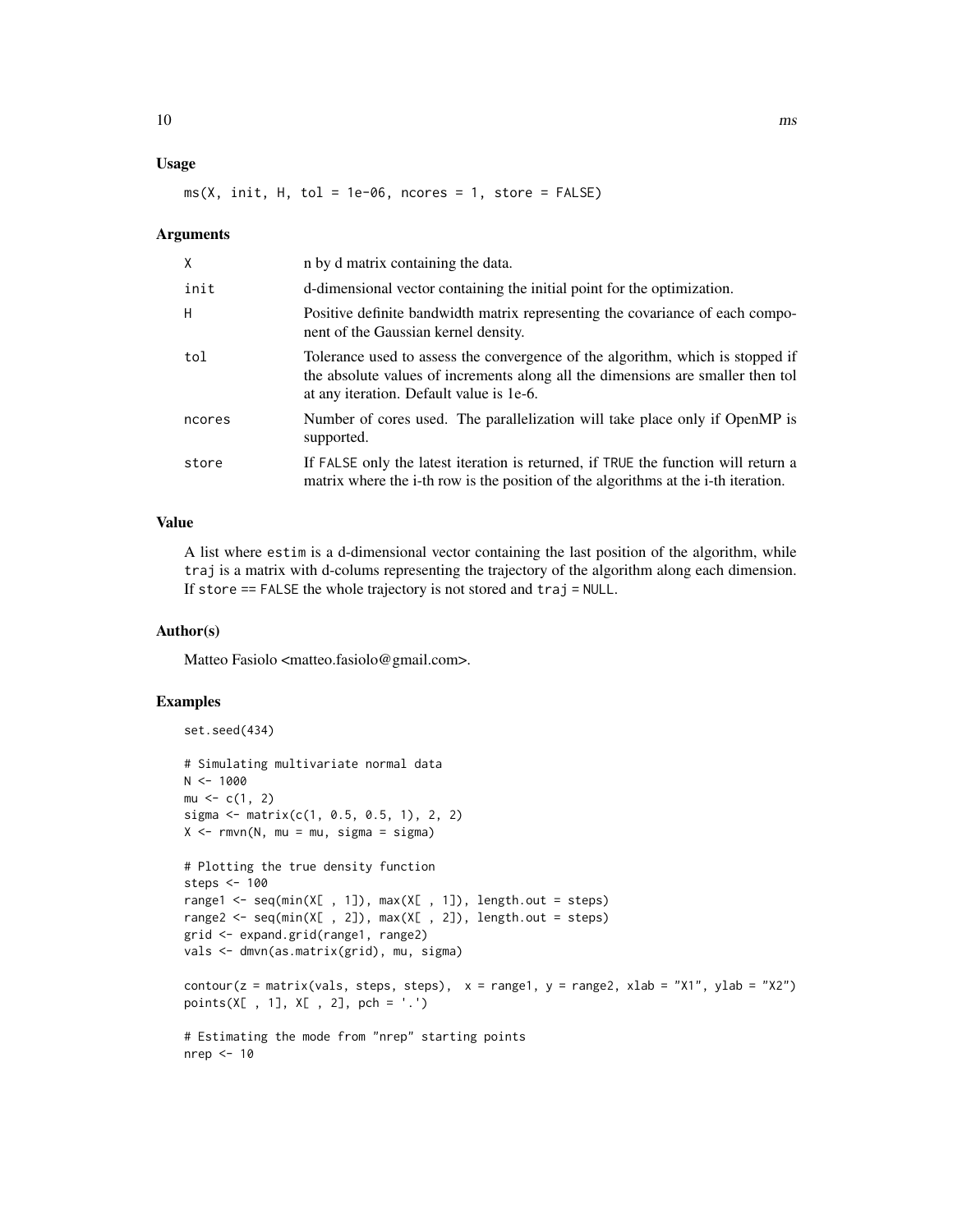#### <span id="page-10-0"></span>rmixn and the contract of the contract of the contract of the contract of the contract of the contract of the contract of the contract of the contract of the contract of the contract of the contract of the contract of the

```
index <- sample(1:N, nrep)
for(ii in 1:nrep) {
  start <- X[index[ii], ]
  out \leq - ms(X, init = start, H = 0.1 \star sigma, store = TRUE)
  lines(out$traj[, 1], out$traj[, 2], col = 2, lwd = 2)
  points(out$final[1], out$final[2], col = 4, pch = 3, lwd = 3) # Estimated mode (blue)
  points(start[1], start[2], col = 2, pch = 3, lwd = 3) # ii-th starting value
}
```
rmixn *Fast simulation of r.v.s from a mixture of multivariate normal densities*

#### Description

Fast simulation of r.v.s from a mixture of multivariate normal densities

#### Usage

```
rmixn(
 n,
 mu,
 sigma,
 w,
 ncores = 1,
 isChol = FALSE,
 retInd = FALSE,A = NULL,kpnames = FALSE
)
```

| n      | number of random vectors to be simulated.                                                                                                                                                                        |
|--------|------------------------------------------------------------------------------------------------------------------------------------------------------------------------------------------------------------------|
| mu     | an $(m \times d)$ matrix, where m is the number of mixture components.                                                                                                                                           |
| sigma  | as list of m covariance matrices (d x d) on for each mixture component. Alter-<br>natively it can be a list of m cholesky decomposition of the covariance. In that<br>case is Chol should be set to TRUE.        |
| W      | vector of length m, containing the weights of the mixture components.                                                                                                                                            |
| ncores | Number of cores used. The parallelization will take place only if OpenMP is<br>supported.                                                                                                                        |
| isChol | boolean set to true is sigma is the cholesky decomposition of the covariance<br>matrix.                                                                                                                          |
| retInd | when set to TRUE an attribute called "index" will be added to the output matrix<br>of random variables. This is a vector specifying to which mixture components<br>each random vector belongs. FALSE by default. |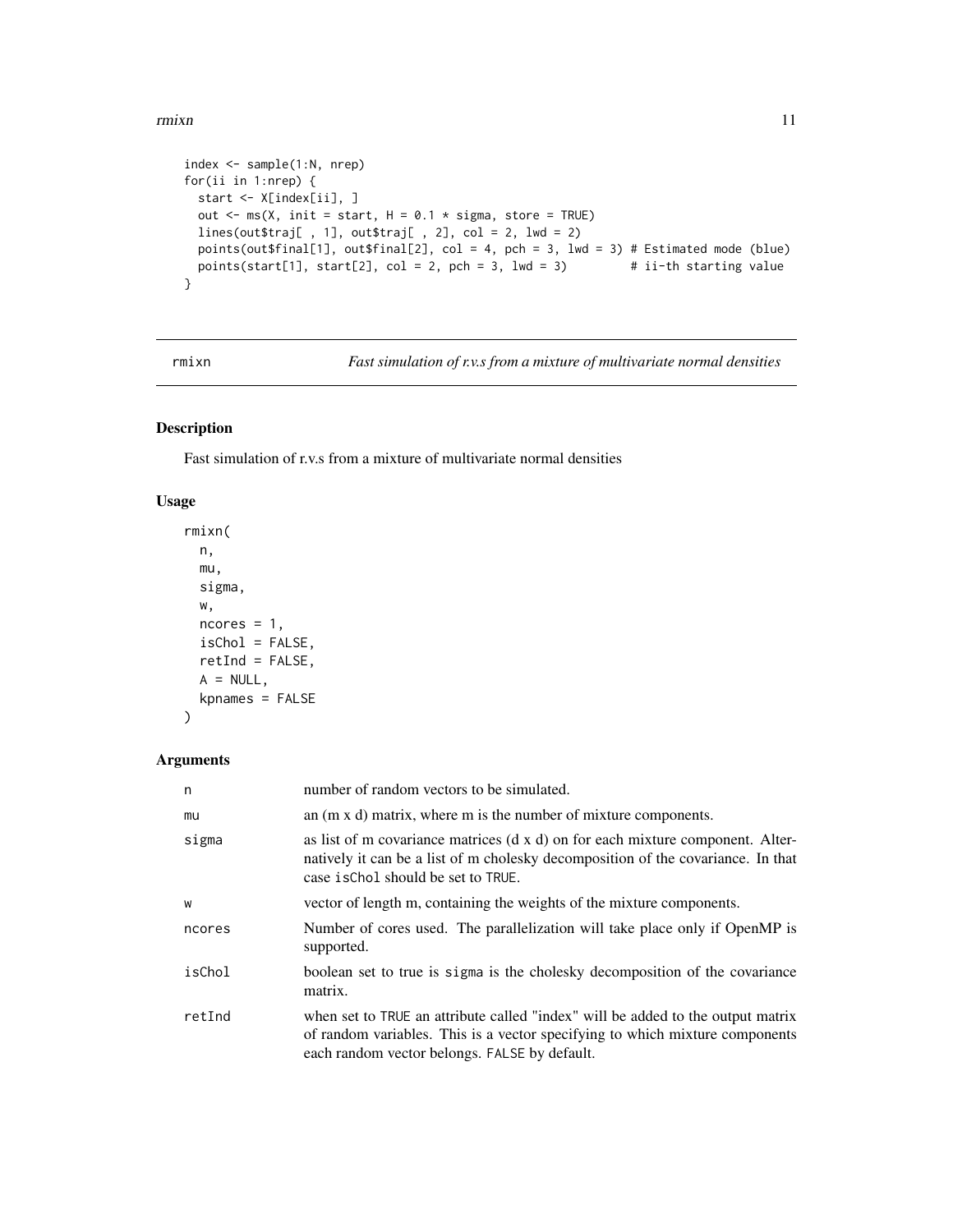| A       | an (optional) numeric matrix of dimension $(n \times d)$ , which will be used to store<br>the output random variables. It is useful when n and d are large and one wants                    |
|---------|---------------------------------------------------------------------------------------------------------------------------------------------------------------------------------------------|
|         | to call rmvn() several times, without reallocating memory for the whole matrix<br>each time. NB: the element of A must be of class "numeric".                                               |
| kpnames | if TRUE the dimensions' names are preserved. That is, the i-th column of the<br>output has the same name as the i-th entry of mu or the i-th column of sigma.<br>kpnames==FALSE by default. |

#### Details

Notice that this function does not use one of the Random Number Generators (RNGs) provided by R, but one of the parallel cryptographic RNGs described in (Salmon et al., 2011). It is important to point out that this RNG can safely be used in parallel, without risk of collisions between parallel sequence of random numbers. The initialization of the RNG depends on R's seed, hence the set.seed() function can be used to obtain reproducible results. Notice though that changing ncores causes most of the generated numbers to be different even if  $\mathbb{R}^3$  seed is the same (see example below). NB: at the moment the RNG does not work properly on Solaris OS when ncores>1. Hence,  $rmin()$  checks if the OS is Solaris and, if this the case, it imposes ncores==1.

#### Value

If A==NULL (default) the output is an (n x d) matrix where the i-th row is the i-th simulated vector. If A!=NULL then the random vector are store in A, which is provided by the user, and the function returns NULL. Notice that if retInd==TRUE an attribute called "index" will be added to A. This is a vector specifying to which mixture components each random vector belongs.

#### Author(s)

Matteo Fasiolo <matteo.fasiolo@gmail.com>, C++ RNG engine by Thijs van den Berg <http://sitmo.com/>.

#### References

John K. Salmon, Mark A. Moraes, Ron O. Dror, and David E. Shaw (2011). Parallel Random Numbers: As Easy as 1, 2, 3. D. E. Shaw Research, New York, NY 10036, USA.

```
# Create mixture of two components
mu <- matrix(c(1, 2, 10, 20), 2, 2, byrow = TRUE)
sigma <- list(diag(c(1, 10)), matrix(c(1, -0.9, -0.9, 1), 2, 2))
w <- c(0.1, 0.9)
# Simulate
X \leq -r mixn(1e4, mu, sigma, w, retInd = TRUE)
plot(X, pch = '.', col = attr(X, "index"))# Simulate with fixed seed
set.seed(414)
rmixn(4, mu, sigma, w)
```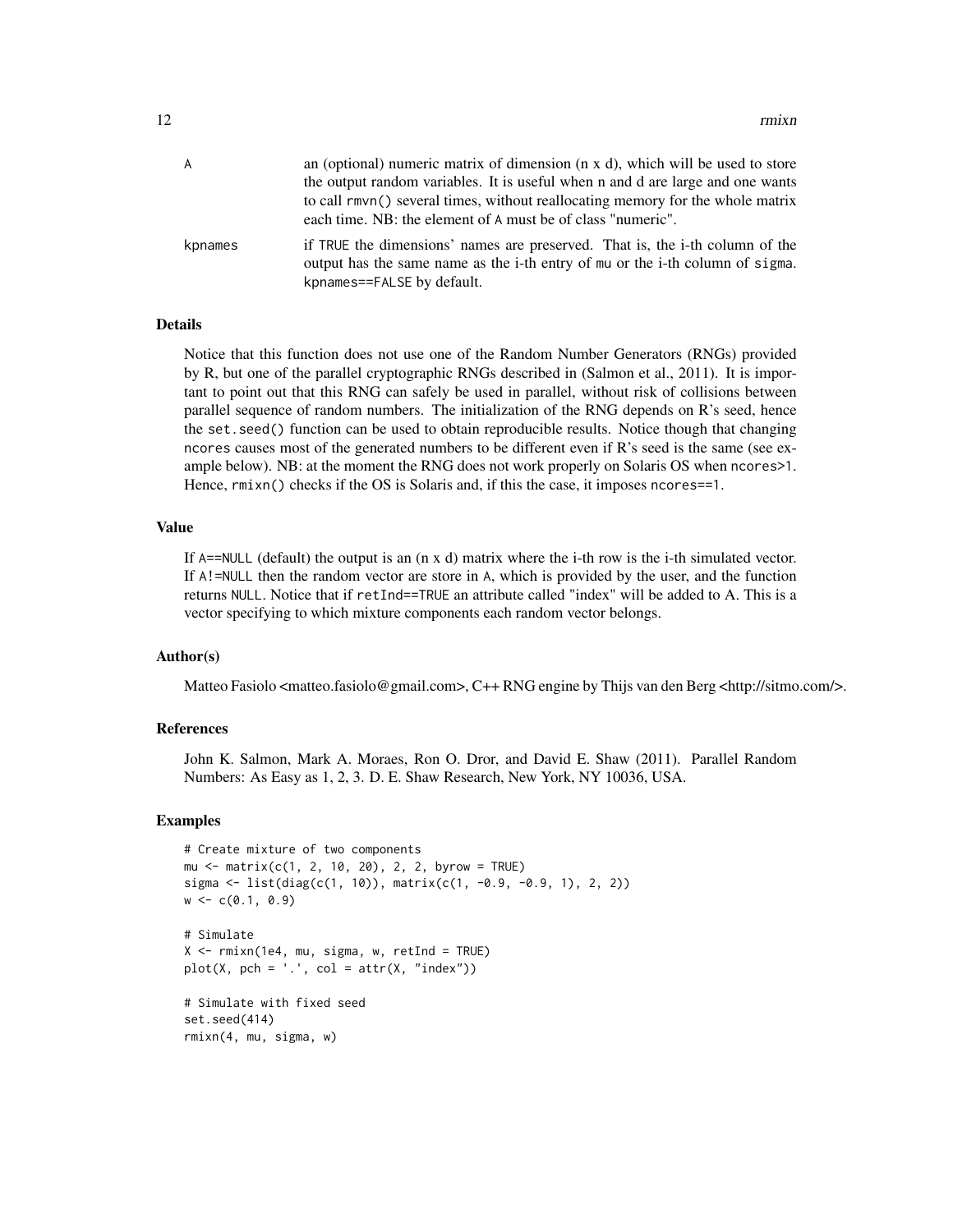#### <span id="page-12-0"></span> $r$ mixt  $13$

```
set.seed(414)
rmixn(4, mu, sigma, w)
set.seed(414)
rmixn(4, mu, sigma, w, ncores = 2) # r.v. generated on the second core are different
###### Here we create the matrix that will hold the simulated random variables upfront.
A \leftarrow matrix(NA, 4, 2)class(A) <- "numeric" # This is important. We need the elements of A to be of class "numeric".
set.seed(414)
rmin(4, mu, sigma, w, nocres = 2, A = A) # This returns NULL ...
A # ... but the result is here
```

| rmixt | Fast simulation of r.v.s from a mixture of multivariate Student's t den- |
|-------|--------------------------------------------------------------------------|
|       | sities                                                                   |

#### Description

Fast simulation of r.v.s from a mixture of multivariate Student's t densities

#### Usage

```
rmixt(
  n,
 mu,
 sigma,
 df,
 w,
 ncores = 1,
 isChol = FALSE,retInd = FALSE,
 A = NULL,kpnames = FALSE
)
```

| n     | number of random vectors to be simulated.                                                                                                                                                                 |
|-------|-----------------------------------------------------------------------------------------------------------------------------------------------------------------------------------------------------------|
| mu    | an $(m \times d)$ matrix, where m is the number of mixture components.                                                                                                                                    |
| sigma | as list of m covariance matrices (d x d) on for each mixture component. Alter-<br>natively it can be a list of m cholesky decomposition of the covariance. In that<br>case is Chol should be set to TRUE. |
| df    | a positive scalar representing the degrees of freedom. All the densities in the<br>mixture have the same df.                                                                                              |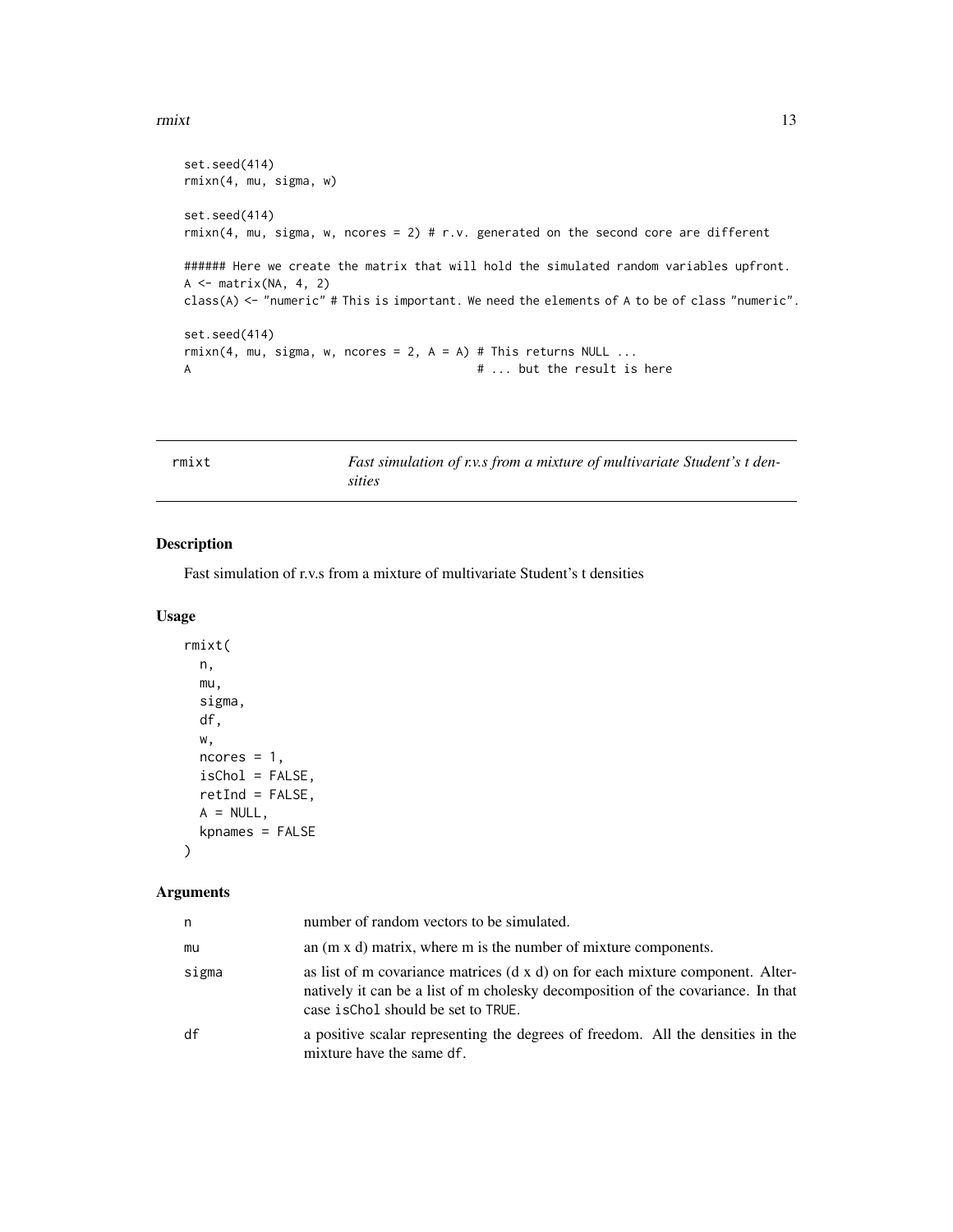| W       | vector of length m, containing the weights of the mixture components.                                                                                                                                                                                                                                                     |
|---------|---------------------------------------------------------------------------------------------------------------------------------------------------------------------------------------------------------------------------------------------------------------------------------------------------------------------------|
| ncores  | Number of cores used. The parallelization will take place only if OpenMP is<br>supported.                                                                                                                                                                                                                                 |
| isChol  | boolean set to true is sigma is the cholesky decomposition of the covariance<br>matrix.                                                                                                                                                                                                                                   |
| retInd  | when set to TRUE an attribute called "index" will be added to the output matrix<br>of random variables. This is a vector specifying to which mixture components<br>each random vector belongs. FALSE by default.                                                                                                          |
| A       | an (optional) numeric matrix of dimension $(n \times d)$ , which will be used to store<br>the output random variables. It is useful when n and d are large and one wants<br>to call rmvn() several times, without reallocating memory for the whole matrix<br>each time. NB: the element of A must be of class "numeric". |
| kpnames | if TRUE the dimensions' names are preserved. That is, the i-th column of the<br>output has the same name as the i-th entry of mu or the i-th column of sigma.<br>kpnames==FALSE by default.                                                                                                                               |

#### Details

There are many candidates for the multivariate generalization of Student's t-distribution, here we use the parametrization described here [https://en.wikipedia.org/wiki/Multivariate\\_t-distribution](https://en.wikipedia.org/wiki/Multivariate_t-distribution).

Notice that this function does not use one of the Random Number Generators (RNGs) provided by R, but one of the parallel cryptographic RNGs described in (Salmon et al., 2011). It is important to point out that this RNG can safely be used in parallel, without risk of collisions between parallel sequence of random numbers. The initialization of the RNG depends on R's seed, hence the set.seed() function can be used to obtain reproducible results. Notice though that changing ncores causes most of the generated numbers to be different even if R's seed is the same (see example below). NB: at the moment the parallelization does not work properly on Solaris OS when ncores>1. Hence, rmixt() checks if the OS is Solaris and, if this the case, it imposes ncores==1

#### Value

If A==NULL (default) the output is an (n x d) matrix where the i-th row is the i-th simulated vector. If A!=NULL then the random vector are store in A, which is provided by the user, and the function returns NULL. Notice that if retInd==TRUE an attribute called "index" will be added to A. This is a vector specifying to which mixture components each random vector belongs.

#### Author(s)

Matteo Fasiolo <matteo.fasiolo@gmail.com>, C++ RNG engine by Thijs van den Berg <http://sitmo.com/>.

#### References

John K. Salmon, Mark A. Moraes, Ron O. Dror, and David E. Shaw (2011). Parallel Random Numbers: As Easy as 1, 2, 3. D. E. Shaw Research, New York, NY 10036, USA.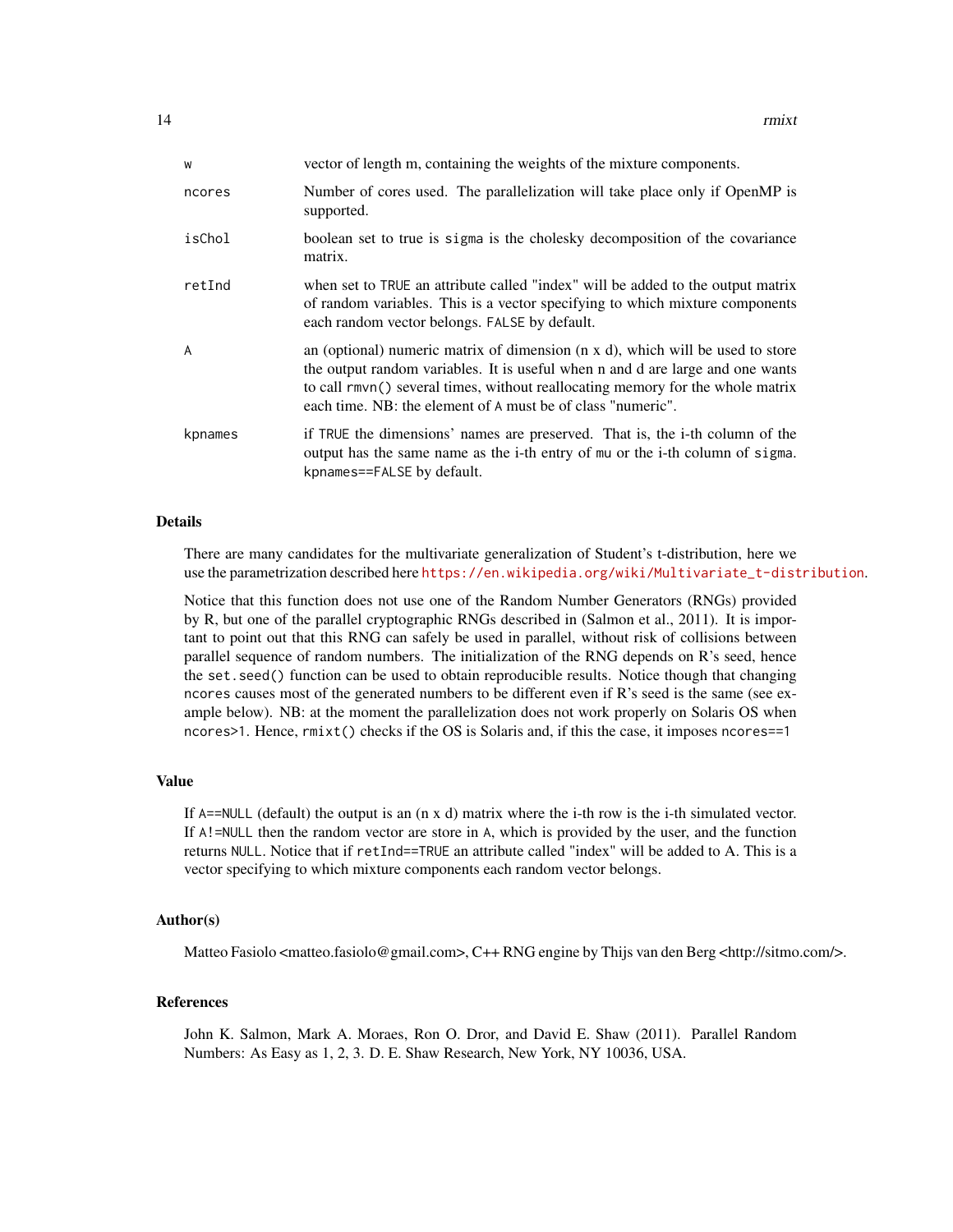#### <span id="page-14-0"></span> $r_{\rm{H}}$  15

#### Examples

```
# Create mixture of two components
df \leftarrow 6mu <- matrix(c(1, 2, 10, 20), 2, 2, byrow = TRUE)
sigma <- list(diag(c(1, 10)), matrix(c(1, -0.9, -0.9, 1), 2, 2))
w \leftarrow c(0.1, 0.9)# Simulate
X <- rmixt(1e4, mu, sigma, df, w, retInd = TRUE)
plot(X, pch = '.', col = attr(X, 'index"))# Simulate with fixed seed
set.seed(414)
rmixt(4, mu, sigma, df, w)
set.seed(414)
rmixt(4, mu, sigma, df, w)
set.seed(414)
rmixt(4, mu, sigma, df, w, ncores = 2) # r.v. generated on the second core are different
###### Here we create the matrix that will hold the simulated random variables upfront.
A \leftarrow matrix(NA, 4, 2)class(A) <- "numeric" # This is important. We need the elements of A to be of class "numeric".
set.seed(414)
rmixt(4, mu, sigma, df, w, ncores = 2, A = A) # This returns NULL ...
A # ... but the result is here
```
rmvn *Fast simulation of multivariate normal random variables*

#### Description

Fast simulation of multivariate normal random variables

#### Usage

rmvn(n, mu, sigma, ncores = 1, isChol = FALSE, A = NULL, kpnames = FALSE)

|       | number of random vectors to be simulated.                                                                                                       |
|-------|-------------------------------------------------------------------------------------------------------------------------------------------------|
| mu    | vector of length d, representing the mean.                                                                                                      |
| sigma | covariance matrix (d x d). Alternatively is can be the cholesky decomposition<br>of the covariance. In that case is Chol should be set to TRUE. |
|       |                                                                                                                                                 |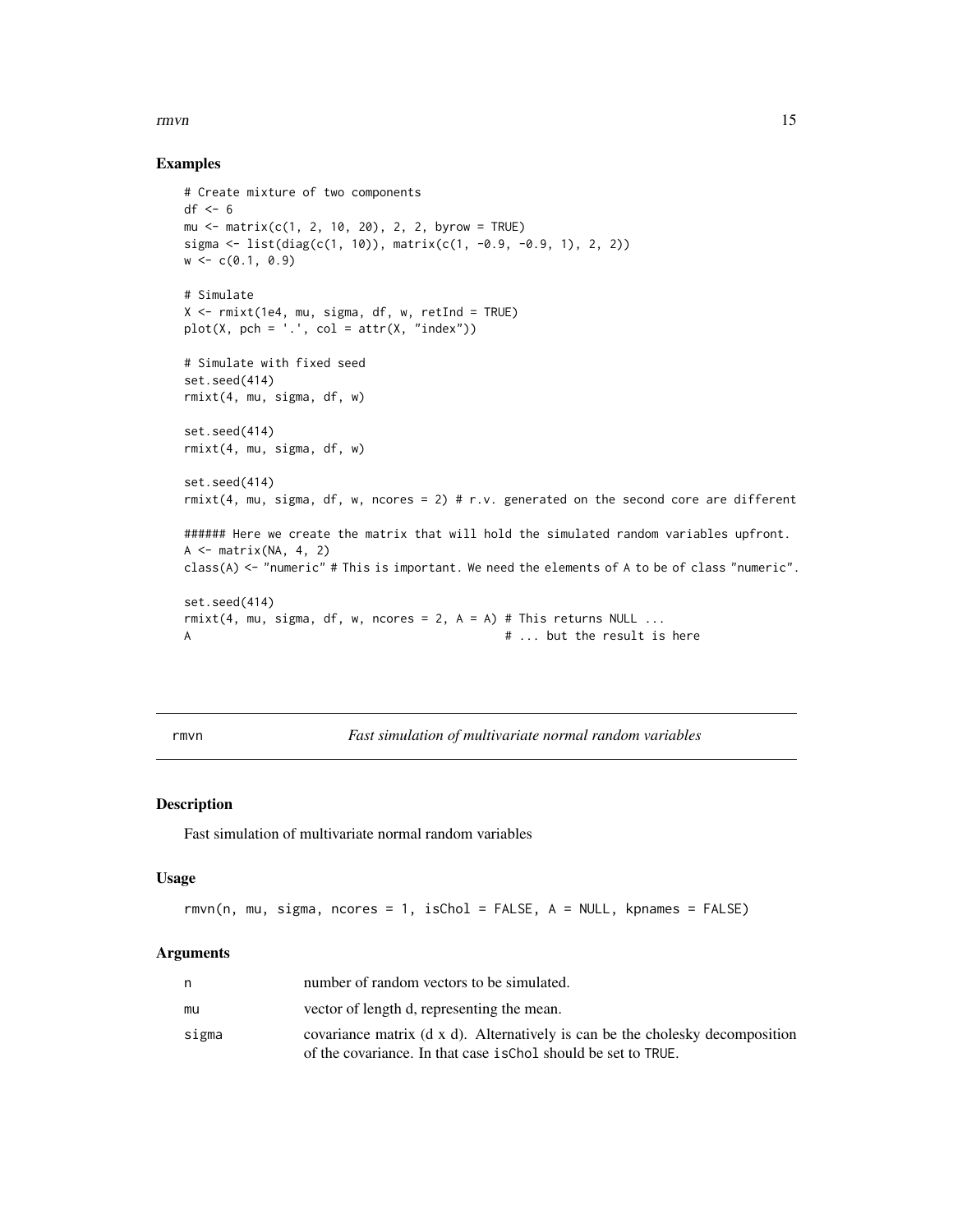| ncores  | Number of cores used. The parallelization will take place only if OpenMP is<br>supported.                                                                                                                                                                                                                                 |
|---------|---------------------------------------------------------------------------------------------------------------------------------------------------------------------------------------------------------------------------------------------------------------------------------------------------------------------------|
| isChol  | boolean set to true is sigma is the cholesky decomposition of the covariance<br>matrix.                                                                                                                                                                                                                                   |
| A       | an (optional) numeric matrix of dimension $(n \times d)$ , which will be used to store<br>the output random variables. It is useful when n and d are large and one wants<br>to call rmvn() several times, without reallocating memory for the whole matrix<br>each time. NB: the element of A must be of class "numeric". |
| kpnames | if TRUE the dimensions' names are preserved. That is, the i-th column of the<br>output has the same name as the i-th entry of mu or the i-th column of sigma.<br>kpnames==FALSE by default.                                                                                                                               |

#### Details

Notice that this function does not use one of the Random Number Generators (RNGs) provided by R, but one of the parallel cryptographic RNGs described in (Salmon et al., 2011). It is important to point out that this RNG can safely be used in parallel, without risk of collisions between parallel sequence of random numbers. The initialization of the RNG depends on R's seed, hence the set.seed() function can be used to obtain reproducible results. Notice though that changing ncores causes most of the generated numbers to be different even if R's seed is the same (see example below). NB: at the moment the RNG does not work properly on Solaris OS when ncores>1. Hence, rmvn() checks if the OS is Solaris and, if this the case, it imposes ncores==1.

#### Value

If A==NULL (default) the output is an (n x d) matrix where the i-th row is the i-th simulated vector. If A!=NULL then the random vector are store in A, which is provided by the user, and the function returns NULL.

#### Author(s)

Matteo Fasiolo <matteo.fasiolo@gmail.com>, C++ RNG engine by Thijs van den Berg <http://sitmo.com/>.

#### References

John K. Salmon, Mark A. Moraes, Ron O. Dror, and David E. Shaw (2011). Parallel Random Numbers: As Easy as 1, 2, 3. D. E. Shaw Research, New York, NY 10036, USA.

```
d \leq -5mu < -1:d# Creating covariance matrix
tmp <- matrix(rnorm(d^2), d, d)
mcov <- tcrossprod(tmp, tmp)
set.seed(414)
rmvn(4, 1:d, mcov)
```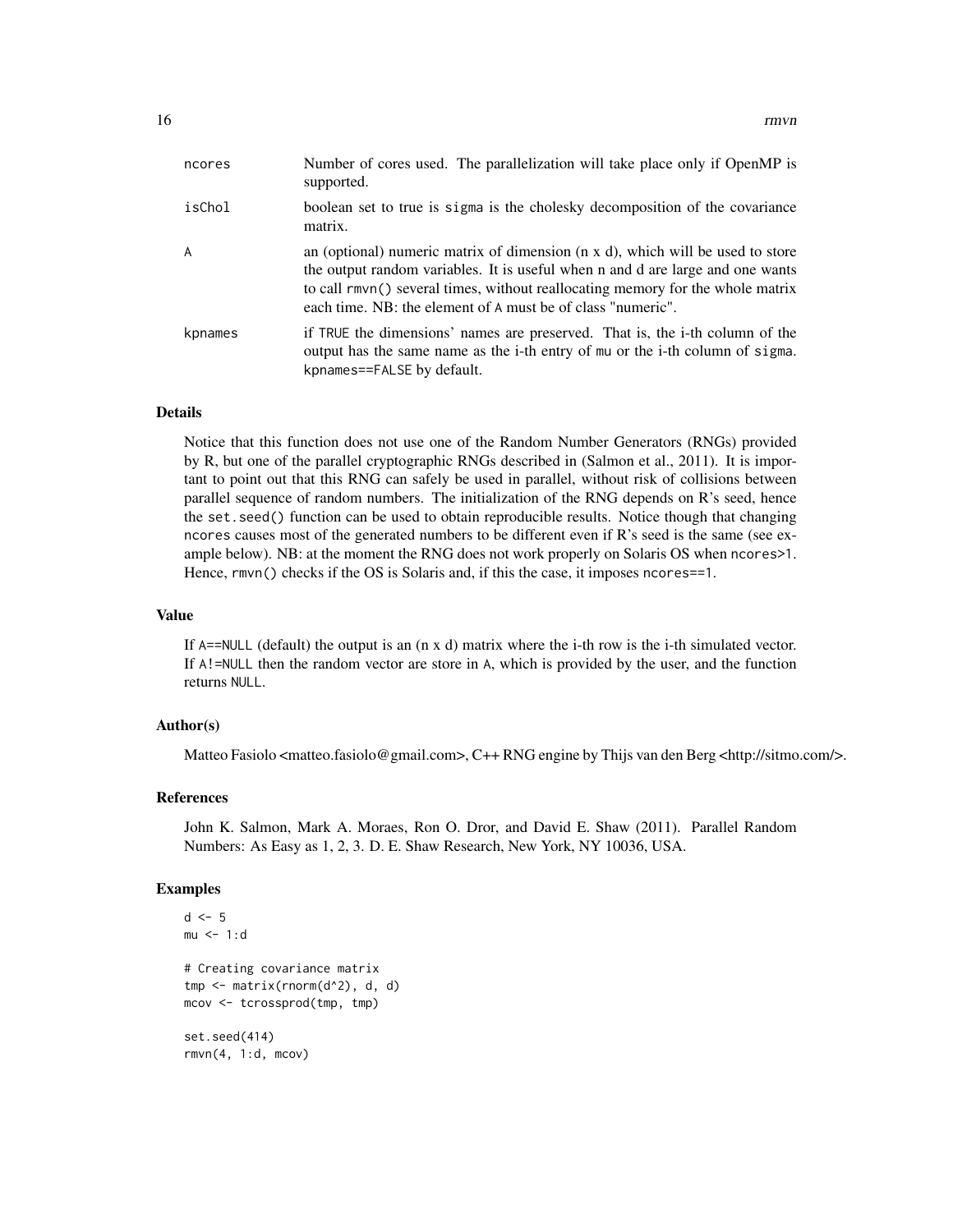```
set.seed(414)
rmvn(4, 1:d, mcov)
set.seed(414)
rmvn(4, 1:d, mcov, ncores = 2) # r.v. generated on the second core are different
###### Here we create the matrix that will hold the simulated random variables upfront.
A \leftarrow matrix(NA, 4, d)class(A) <- "numeric" # This is important. We need the elements of A to be of class "numeric".
set.seed(414)
rmvn(4, 1:d, mcov, ncores = 2, A = A) # This returns NULL ...
A # ... but the result is here
```
rmvt *Fast simulation of multivariate Student's t random variables*

#### Description

Fast simulation of multivariate Student's t random variables

#### Usage

```
rmvt(n, mu, sigma, df, ncores = 1, isChol = FALSE, A = NULL, kpnames = FALSE)
```

| n       | number of random vectors to be simulated.                                                                                                                                                                                                                                                                         |
|---------|-------------------------------------------------------------------------------------------------------------------------------------------------------------------------------------------------------------------------------------------------------------------------------------------------------------------|
| mu      | vector of length d, representing the mean of the distribution.                                                                                                                                                                                                                                                    |
| sigma   | scale matrix (d x d). Alternatively it can be the cholesky decomposition of the<br>scale matrix. In that case is Chol should be set to TRUE. Notice that ff the de-<br>grees of freedom (the argument df) is larger than 2, the Cov(X)= $signa*df/(df-2)$ .                                                       |
| df      | a positive scalar representing the degrees of freedom.                                                                                                                                                                                                                                                            |
| ncores  | Number of cores used. The parallelization will take place only if OpenMP is<br>supported.                                                                                                                                                                                                                         |
| isChol  | boolean set to true is sigma is the cholesky decomposition of the covariance<br>matrix.                                                                                                                                                                                                                           |
| A       | an (optional) numeric matrix of dimension (n x d), which will be used to store<br>the output random variables. It is useful when n and d are large and one wants<br>to call rmvn() several times, without reallocating memory for the whole matrix<br>each time. NB: the element of A must be of class "numeric". |
| kpnames | if TRUE the dimensions' names are preserved. That is, the i-th column of the<br>output has the same name as the i-th entry of mu or the i-th column of sigma.<br>kpnames==FALSE by default.                                                                                                                       |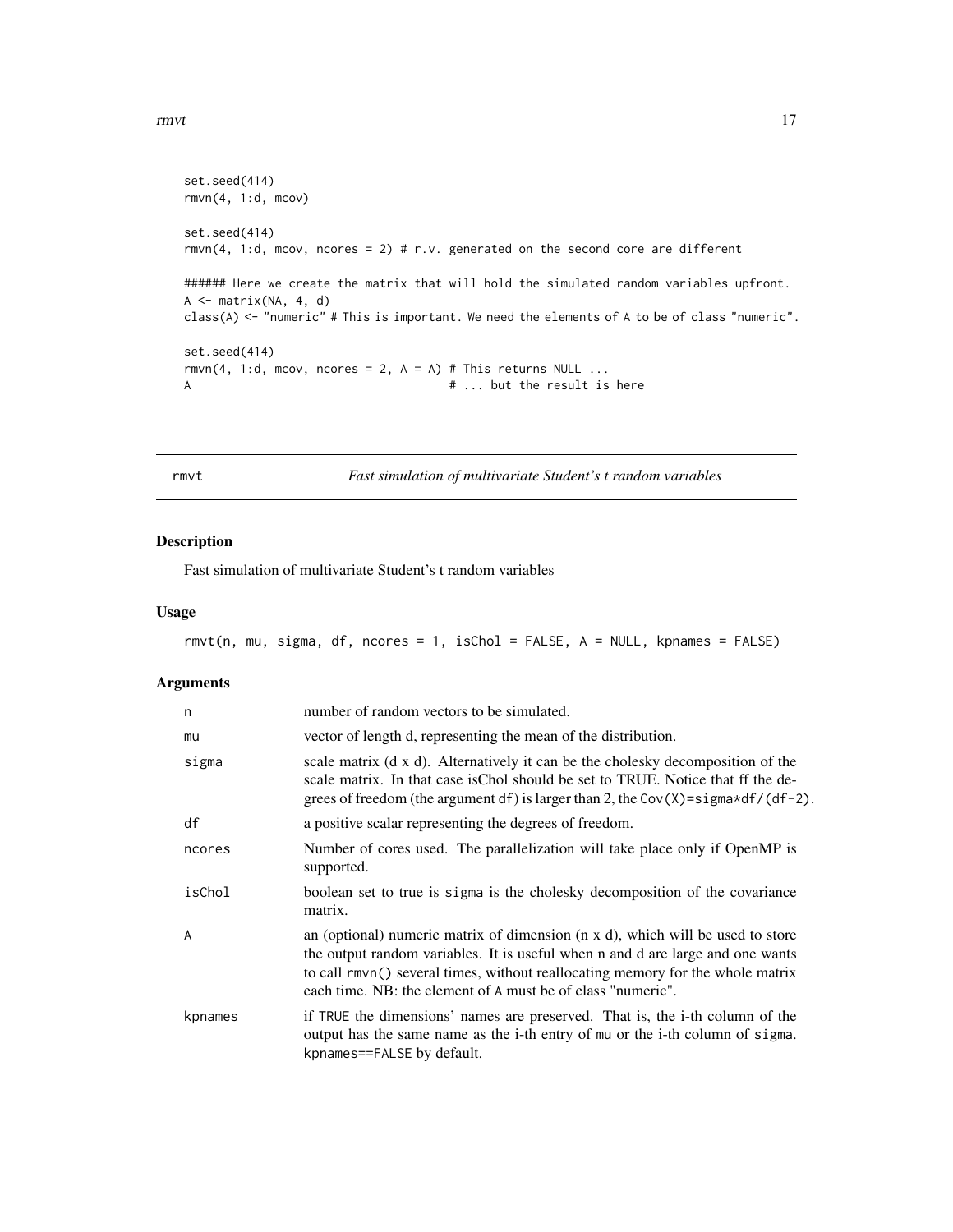Notice that rmvt() does not use one of the Random Number Generators (RNGs) provided by R, but one of the parallel cryptographic RNGs described in (Salmon et al., 2011). It is important to point out that this RNG can safely be used in parallel, without risk of collisions between parallel sequence of random numbers. The initialization of the RNG depends on R's seed, hence the set.seed() function can be used to obtain reproducible results. Notice though that changing ncores causes most of the generated numbers to be different even if R's seed is the same (see example below). NB: at the moment the RNG does not work properly on Solaris OS when ncores>1. Hence, rmvt() checks if the OS is Solaris and, if this the case, it imposes ncores==1.

#### Value

If A==NULL (default) the output is an (n x d) matrix where the i-th row is the i-th simulated vector. If A!=NULL then the random vector are store in A, which is provided by the user, and the function returns NULL.

#### Author(s)

Matteo Fasiolo <matteo.fasiolo@gmail.com>, C++ RNG engine by Thijs van den Berg <http://sitmo.com/>.

#### References

John K. Salmon, Mark A. Moraes, Ron O. Dror, and David E. Shaw (2011). Parallel Random Numbers: As Easy as 1, 2, 3. D. E. Shaw Research, New York, NY 10036, USA.

```
d \leq -5mu < -1:ddf <- 4
# Creating covariance matrix
tmp <- matrix(rnorm(d^2), d, d)
mcov \leq tcrossprod(tmp, tmp) + diag(0.5, d)set.seed(414)
rmvt(4, 1:d, mcov, df = df)set.seed(414)
rmvt(4, 1:d, mcov, df = df)set.seed(414)
rmvt(4, 1:d, mcov, df = df, ncores = 2) # These will not match the r.v. generated on a single core.
###### Here we create the matrix that will hold the simulated random variables upfront.
A <- matrix(NA, 4, d)
class(A) <- "numeric" # This is important. We need the elements of A to be of class "numeric".
```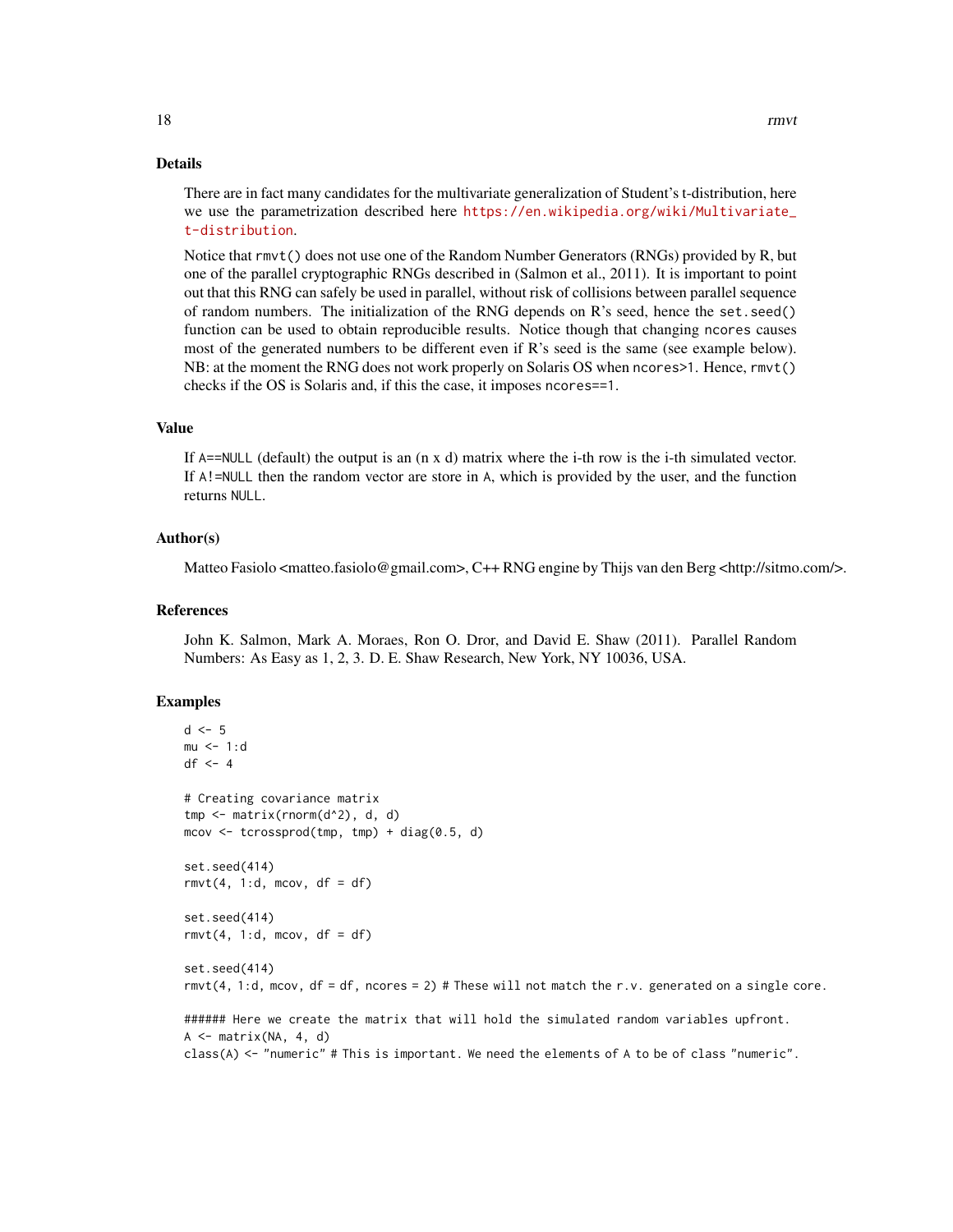```
set.seed(414)
rmvt(4, 1:d, mcov, df = df, ncores = 2, A = A) # This returns NULL ...
A \# ... but the result is here
```